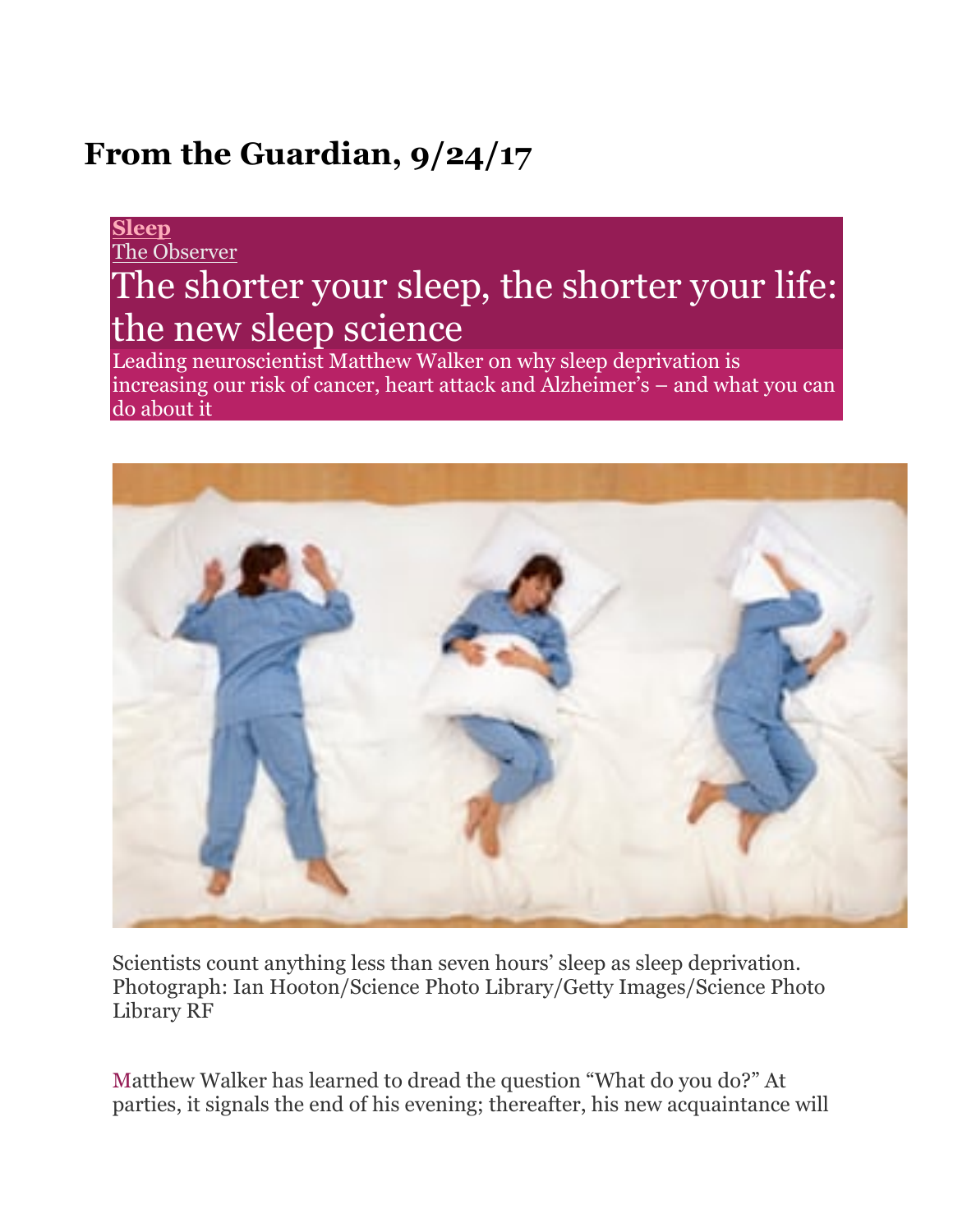inevitably cling to him like ivy. On an aeroplane, it usually means that while everyone else watches movies or reads a thriller, he will find himself running an hours-long salon for the benefit of passengers and crew alike. "I've begun to lie," he says. "Seriously. I just tell people I'm a dolphin trainer. It's better for everyone."

Walker is a sleep scientist. To be specific, he is the director of the Center for Human Sleep Science at the University of California, Berkeley, a research institute whose goal – possibly unachievable – is to understand everything about sleep's impact on us, from birth to death, in sickness and health. No wonder, then, that people long for his counsel. As the line between work and leisure grows ever more blurred, rare is the person who *doesn't* worry about their sleep. But even as we contemplate the shadows beneath our eyes, most of us don't know the half of it – and perhaps this is the real reason he has stopped telling strangers how he makes his living. When Walker talks about sleep he can't, in all conscience, limit himself to whispering comforting nothings about camomile tea and warm baths. It's his conviction that we are in the midst of a "catastrophic sleep-loss epidemic", the consequences of which are far graver than any of us could imagine. This situation, he believes, is only likely to change if government gets involved.

Walker has spent the last four and a half years writing *Why We Sleep*, a complex but urgent book that examines the effects of this epidemic close up, the idea being that once people know of the powerful links between sleep loss and, among other things, Alzheimer's disease, cancer, diabetes, obesity and poor mental health, they will try harder to get the recommended eight hours a night (sleep deprivation, amazing as this may sound to Donald Trump types, constitutes anything less than seven hours). But, in the end, the individual can achieve only so much. Walker wants major institutions and law-makers to take up his ideas, too. "No aspect of our biology is left unscathed by sleep deprivation," he says. "It sinks down into every possible nook and cranny. And yet no one is doing anything about it. Things have to change: in the workplace and our communities, our homes and families. But when did you ever see an NHS poster urging sleep on people? When did a doctor prescribe, not sleeping pills, but sleep itself? It needs to be prioritised, even incentivised. Sleep loss costs the UK economy over £30bn a year in lost revenue, or 2% of GDP. I could double the NHS budget if only they would institute policies to mandate or powerfully encourage sleep."

I get on a flight at 10am when people should be at peak alert, and half of the plane has immediately fallen asleep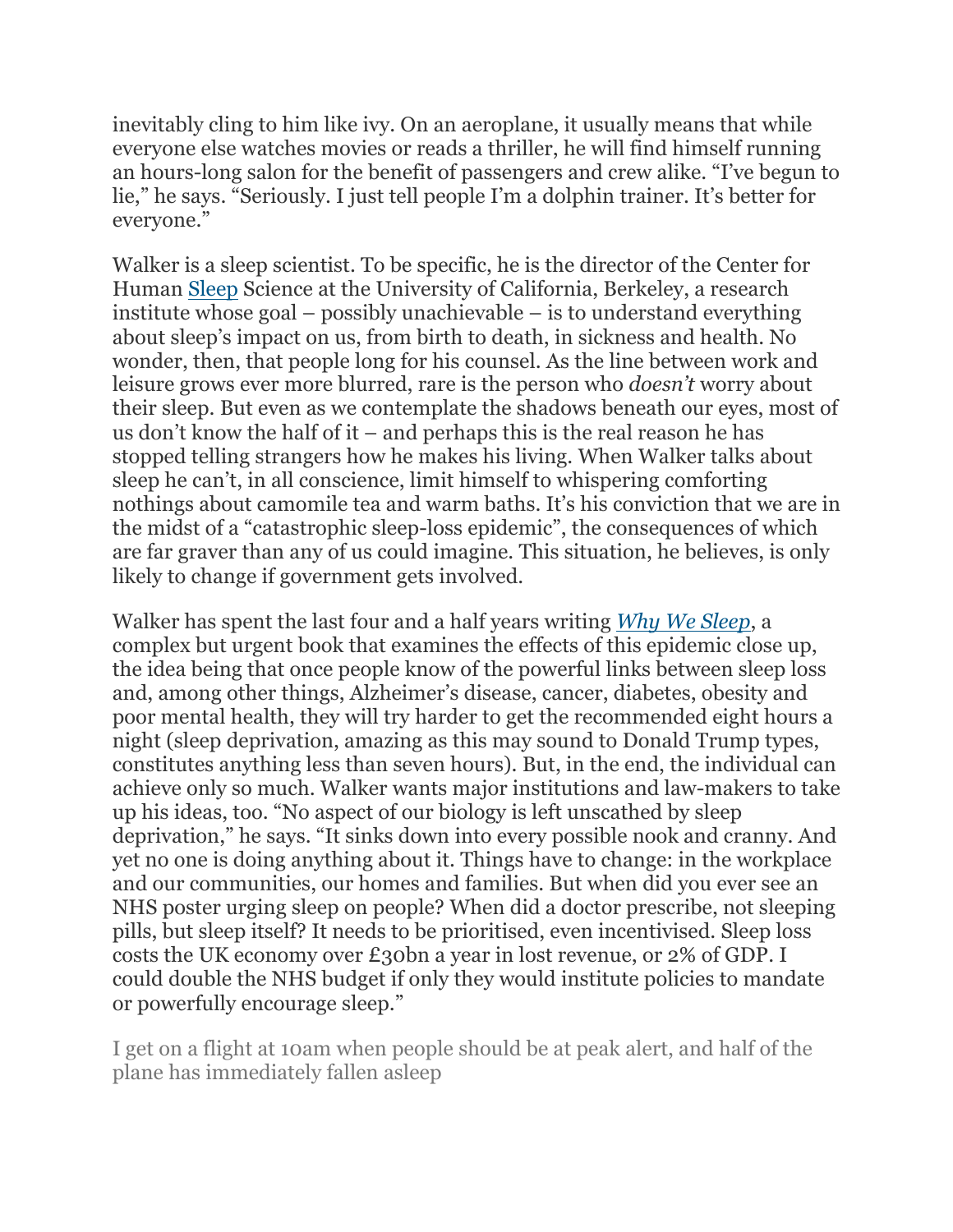Why, exactly, are we so sleep-deprived? What has happened over the course of the last 75 years? In 1942, less than 8% of the population was trying to survive on six hours or less sleep a night; in 2017, almost one in two people is. The reasons are seemingly obvious. "First, we electrified the night," Walker says. "Light is a profound degrader of our sleep. Second, there is the issue of work: not only the porous borders between when you start and finish, but longer commuter times, too. No one wants to give up time with their family or entertainment, so they give up sleep instead. And anxiety plays a part. We're a lonelier, more depressed society. Alcohol and caffeine are more widely available. All these are the enemies of sleep."

But Walker believes, too, that in the developed world sleep is strongly associated with weakness, even shame. "We have stigmatised sleep with the label of laziness. We want to seem busy, and one way we express that is by proclaiming how little sleep we're getting. It's a badge of honour. When I give lectures, people will wait behind until there is no one around and then tell me quietly: 'I seem to be one of those people who need eight or nine hours' sleep.' It's embarrassing to say it in public. They would rather wait 45 minutes for the confessional. They're convinced that they're abnormal, and why wouldn't they be? We chastise people for sleeping what are, after all, only sufficient amounts. We think of them as slothful. No one would look at an infant baby asleep, and say 'What a lazy baby!' We know sleeping is non-negotiable for a baby. But that notion is quickly abandoned [as we grow up]. Humans are the only species that deliberately deprive themselves of sleep for no apparent reason." In case you're wondering, the number of people who can survive on five hours of sleep or less without any impairment, expressed as a percent of the population and rounded to a whole number, is zero.

The world of sleep science is still relatively small. But it is growing exponentially, thanks both to demand (the multifarious and growing pressures caused by the epidemic) and to new technology (such as electrical and magnetic brain stimulators), which enables researchers to have what Walker describes as "VIP access" to the sleeping brain. Walker, who is 44 and was born in Liverpool, has been in the field for more than 20 years, having published his first research paper at the age of just 21. "I would love to tell you that I was fascinated by conscious states from childhood," he says. "But in truth, it was accidental." He started out studying for a medical degree in Nottingham. But having discovered that doctoring wasn't for him – he was more enthralled by questions than by answers – he switched to neuroscience, and after graduation, began a PhD in neurophysiology supported by the Medical Research Council. It was while working on this that he stumbled into the realm of sleep.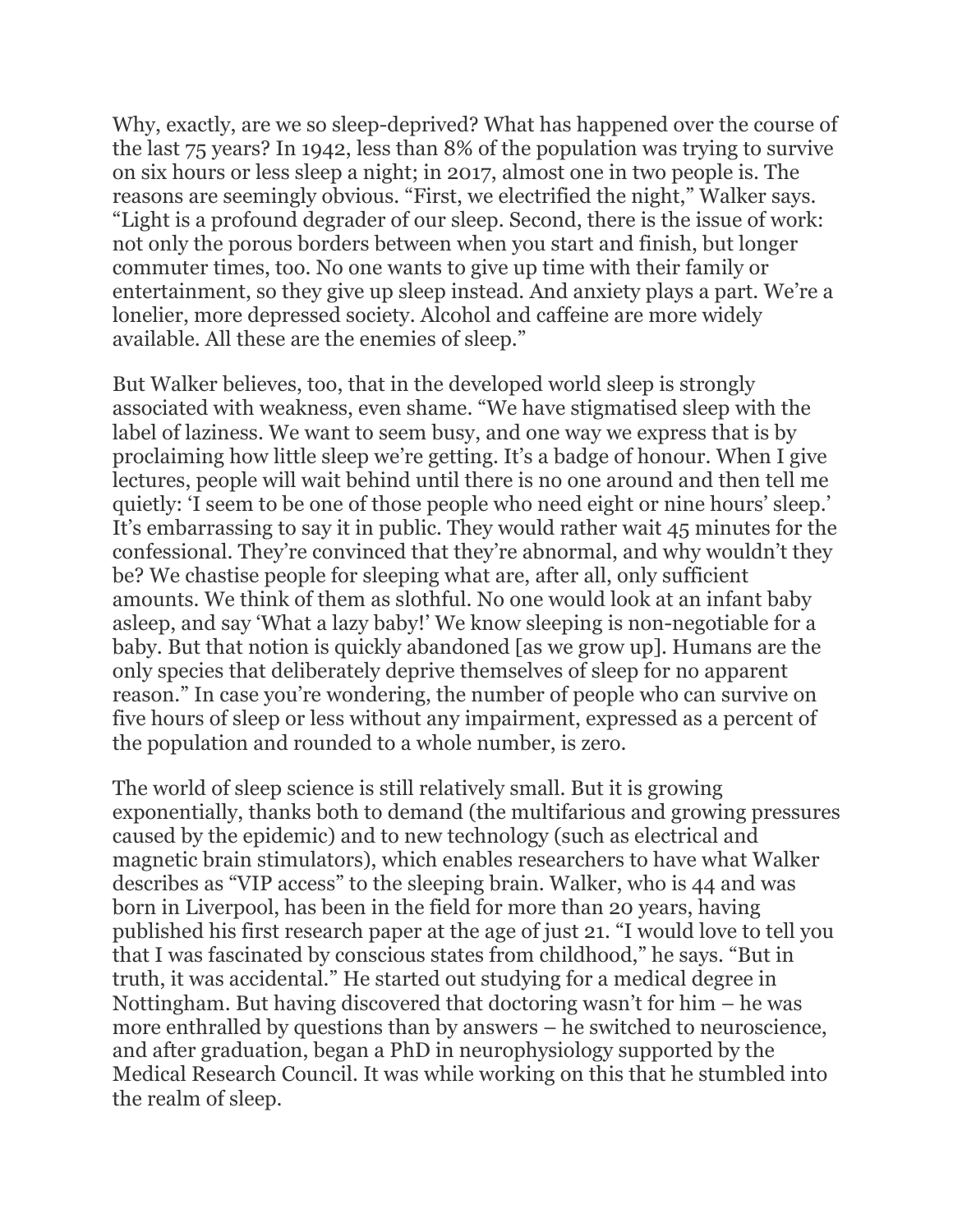

Matthew Walker photographed in his sleep lab. Photograph: Saroyan Humphrey for the Observer

"I was looking at the brainwave patterns of people with different forms of dementia, but I was failing miserably at finding any difference between them," he recalls now. One night, however, he read a scientific paper that changed everything. It described which parts of the brain were being attacked by these different types of dementia: "Some were attacking parts of the brain that had to do with controlled sleep, while other types left those sleep centres unaffected. I realised my mistake. I had been measuring the brainwave activity of my patients while they were awake, when I should have been doing so while they were asleep." Over the next six months, Walker taught himself how to set up a sleep laboratory and, sure enough, the recordings he made in it subsequently spoke loudly of a clear difference between patients. Sleep, it seemed, could be a new early diagnostic litmus test for different subtypes of dementia.

After this, sleep became his obsession. "Only then did I ask: what is this thing called sleep, and what does it do? I was always curious, annoyingly so, but when I started to read about sleep, I would look up and hours would have gone by. No one could answer the simple question: why do we sleep? That seemed to me to be the greatest scientific mystery. I was going to attack it, and I was going to do that in two years. But I was naive. I didn't realise that some of the greatest scientific minds had been trying to do the same thing for their entire careers. That was two decades ago, and I'm still cracking away." After gaining his doctorate, he moved to the US. Formerly a professor of psychiatry at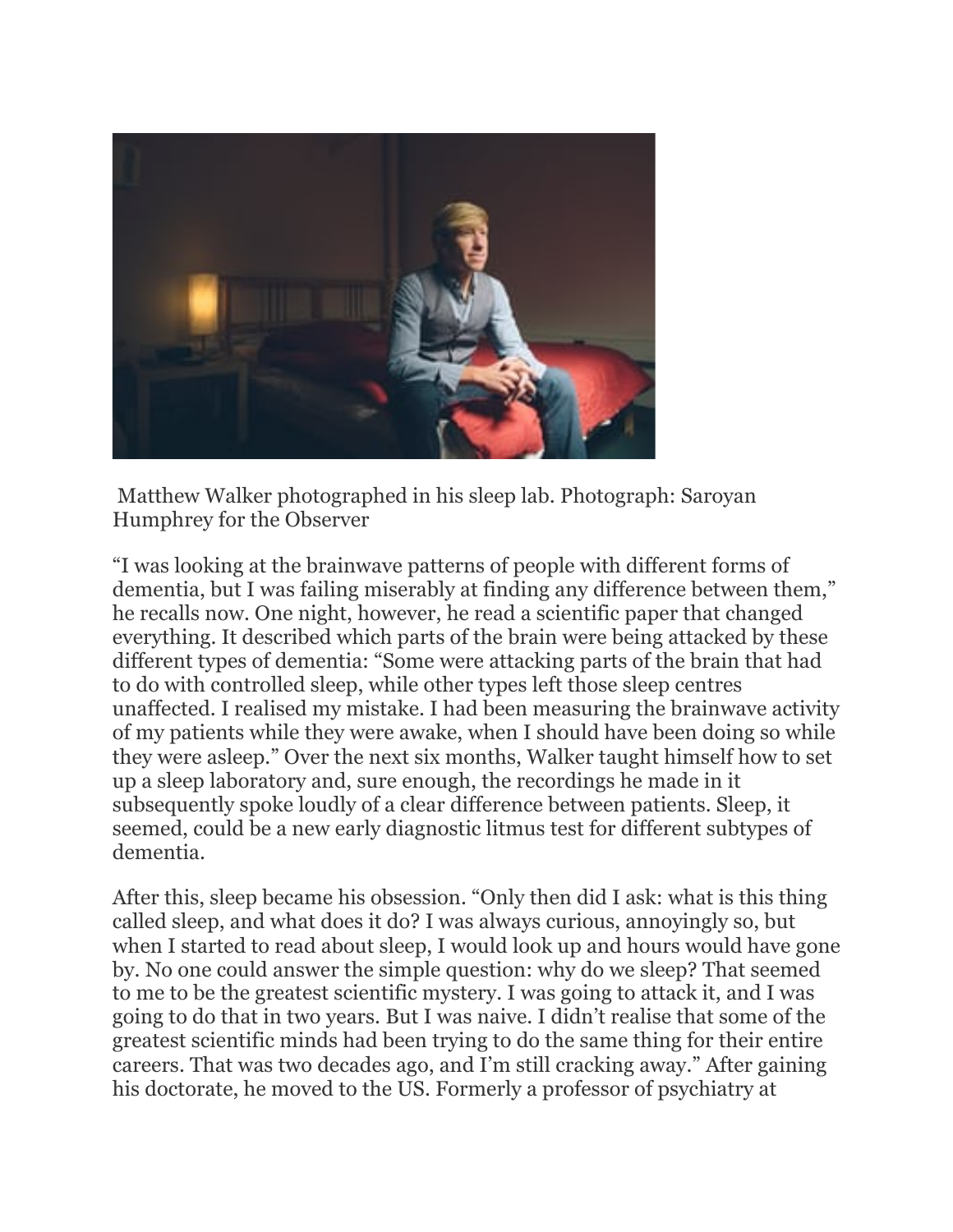Harvard Medical School, he is now professor of neuroscience and psychology at the University of California.

Does his obsession extend to the bedroom? Does he take his own advice when it comes to sleep? "Yes. I give myself a non-negotiable eight-hour sleep opportunity every night, and I keep very regular hours: if there is one thing I tell people, it's to go to bed and to wake up at the same time every day, no matter what. I take my sleep incredibly seriously because I have seen the evidence. Once you know that after just one night of only four or five hours' sleep, your natural killer cells – the ones that attack the cancer cells that appear in your body every day – drop by 70%, or that a lack of sleep is linked to cancer of the bowel, prostate and breast, or even just that the World Health Organisation has classed any form of night-time shift work as a probable carcinogen, how could you do anything else?"

There is, however, a sting in the tale. Should his eyelids fail to close, Walker admits that he can be a touch "Woody Allen-neurotic". When, for instance, he came to London over the summer, he found himself jet-lagged and wide awake in his hotel room at two o'clock in the morning. His problem then, as always in these situations, was that he knew too much. His brain began to race. "I thought: my orexin isn't being turned off, the sensory gate of my thalamus is wedged open, my dorsolateral prefrontal cortex won't shut down, and my melatonin surge won't happen for another seven hours." What did he do? In the end, it seems, even world experts in sleep act just like the rest of us when struck by the curse of insomnia. He turned on a light and read for a while.



## **Can too little sleep ruin your relationship?**

#### Read more

Will *Why We Sleep* have the impact its author hopes? I'm not sure: the science bits, it must be said, require some concentration. But what I can tell you is that it had a powerful effect on me. After reading it, I was absolutely determined to go to bed earlier – a regime to which I am sticking determinedly. In a way, I was prepared for this. I first encountered Walker some months ago, when he spoke at an event at Somerset House in London, and he struck me then as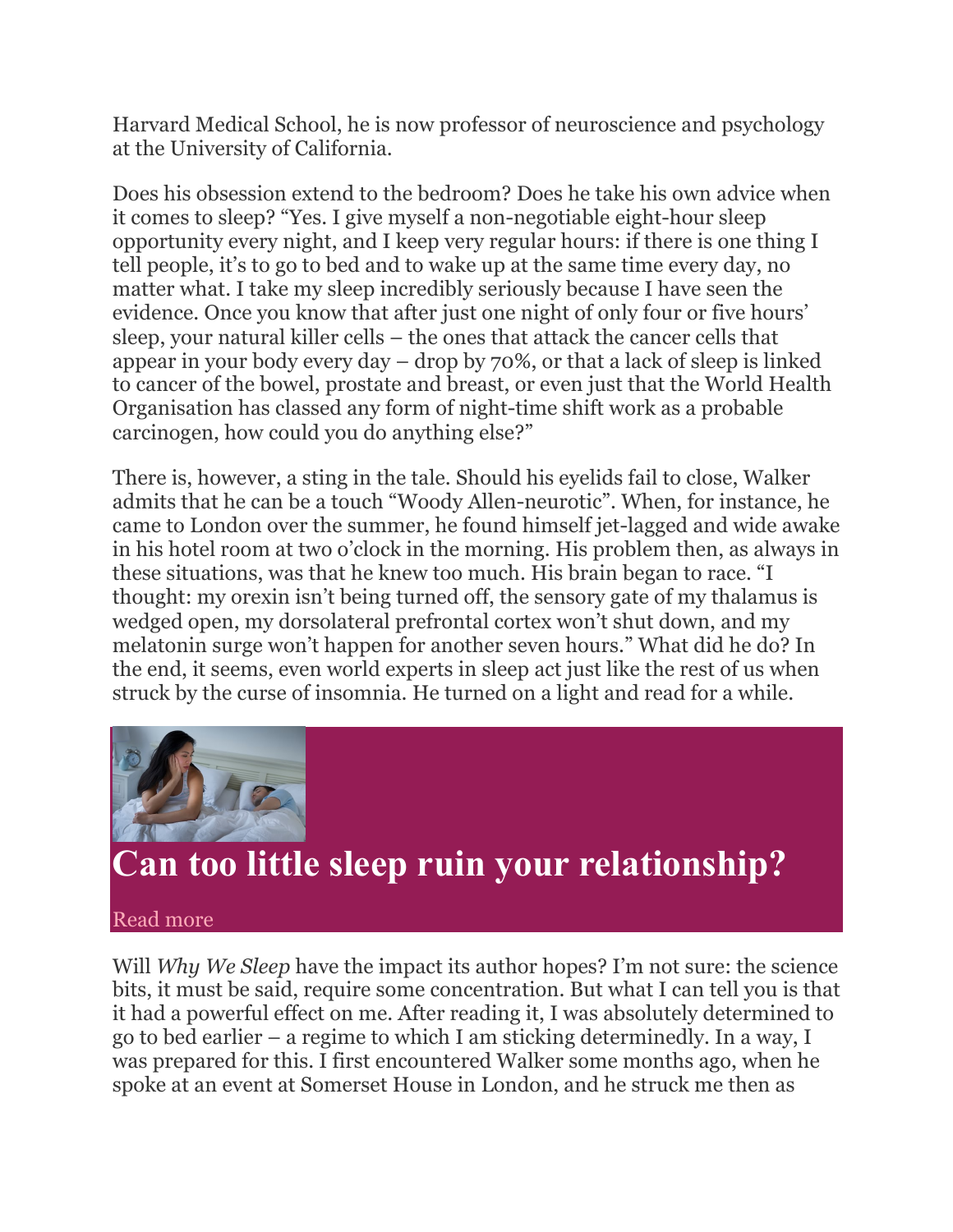both passionate and convincing (our later interview takes place via Skype from the basement of his "sleep centre", a spot which, with its bedrooms off a long corridor, apparently resembles the ward of a private hospital). But in another way, it was unexpected. I am mostly immune to health advice. Inside my head, there is always a voice that says "just enjoy life while it lasts".

The evidence Walker presents, however, is enough to send anyone early to bed. It's no kind of choice at all. Without sleep, there is low energy and disease. With sleep, there is vitality and health. More than 20 large scale epidemiological studies all report the same clear relationship: the shorter your sleep, the shorter your life. To take just one example, adults aged 45 years or older who sleep less than six hours a night are 200% more likely to have a heart attack or stroke in their lifetime, as compared with those sleeping seven or eight hours a night (part of the reason for this has to do with blood pressure: even just one night of modest sleep reduction will speed the rate of a person's heart, hour upon hour, and significantly increase their blood pressure).

A lack of sleep also appears to hijack the body's effective control of blood sugar, the cells of the sleep-deprived appearing, in experiments, to become less responsive to insulin, and thus to cause a prediabetic state of hyperglycaemia. When your sleep becomes short, moreover, you are susceptible to weight gain. Among the reasons for this are the fact that inadequate sleep decreases levels of the satiety-signalling hormone, leptin, and increases levels of the hunger-signalling hormone, ghrelin. "I'm not going to say that the obesity crisis is caused by the sleep-loss epidemic alone," says Walker. "It's not. However, processed food and sedentary lifestyles do not adequately explain its rise. Something is missing. It's now clear that sleep is that third ingredient." Tiredness, of course, also affects motivation.

Sleep has a powerful effect on the immune system, which is why, when we have flu, our first instinct is to go to bed: our body is trying to sleep itself well. Reduce sleep even for a single night, and your resilience is drastically reduced. If you are tired, you are more likely to catch a cold. The well-rested also respond better to the flu vaccine. As Walker has already said, more gravely, studies show that short sleep can affect our cancer-fighting immune cells. A number of epidemiological studies have reported that night-time shift work and the disruption to circadian sleep and rhythms that it causes increase the odds of developing cancers including breast, prostate, endometrium and colon.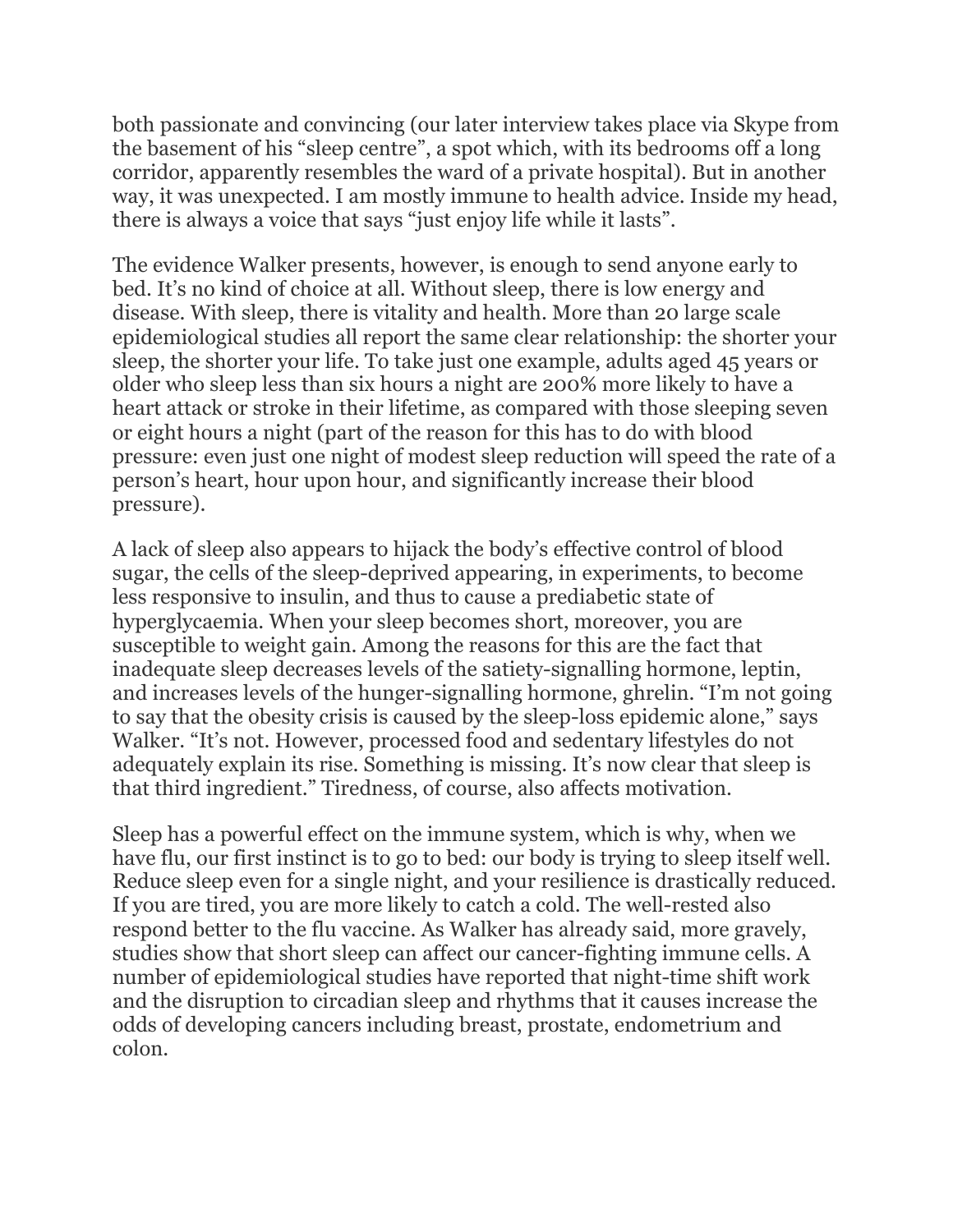Getting too little sleep across the adult lifespan will significantly raise your risk of developing Alzheimer's disease. The reasons for this are difficult to summarise, but in essence it has to do with the amyloid deposits (a toxin protein) that accumulate in the brains of those suffering from the disease, killing the surrounding cells. During deep sleep, such deposits are effectively cleaned from the brain. What occurs in an Alzheimer's patient is a kind of vicious circle. Without sufficient sleep, these plaques build up, especially in the brain's deep-sleep-generating regions, attacking and degrading them. The loss of deep sleep caused by this assault therefore lessens our ability to remove them from the brain at night. More amyloid, less deep sleep; less deep sleep, more amyloid, and so on. (In his book, Walker notes "unscientifically" that he has always found it curious that Margaret Thatcher and Ronald Reagan, both of whom were vocal about how little sleep they needed, both went on to develop the disease; it is, moreover, a myth that older adults need less sleep.) Away from dementia, sleep aids our ability to make new memories, and restores our capacity for learning.

And then there is sleep's effect on mental health. When your mother told you that everything would look better in the morning, she was wise. Walker's book includes a long section on dreams (which, says Walker, contrary to Dr Freud, cannot be analysed). Here he details the various ways in which the dream state connects to creativity. He also suggests that dreaming is a soothing balm. If we sleep to remember (see above), then we also sleep to forget. Deep sleep – the part when we begin to dream – is a therapeutic state during which we cast off the emotional charge of our experiences, making them easier to bear. Sleep, or a lack of it, also affects our mood more generally. Brain scans carried out by Walker revealed a 60% amplification in the reactivity of the amygdala – a key spot for triggering anger and rage – in those who were sleep-deprived. In children, sleeplessness has been linked to aggression and bullying; in adolescents, to suicidal thoughts. Insufficient sleep is also associated with relapse in addiction disorders. A prevailing view in psychiatry is that mental disorders cause sleep disruption. But Walker believes it is, in fact, a two-way street. Regulated sleep can improve the health of, for instance, those with bipolar disorder.

I've mentioned deep sleep in this (too brief) summary several times. What is it, exactly? We sleep in 90-minute cycles, and it's only towards the end of each one of these that we go into deep sleep. Each cycle comprises two kinds of sleep. First, there is NREM sleep (non-rapid eye movement sleep); this is then followed by REM (rapid eye movement) sleep. When Walker talks about these cycles, which still have their mysteries, his voice changes. He sounds bewitched, almost dazed.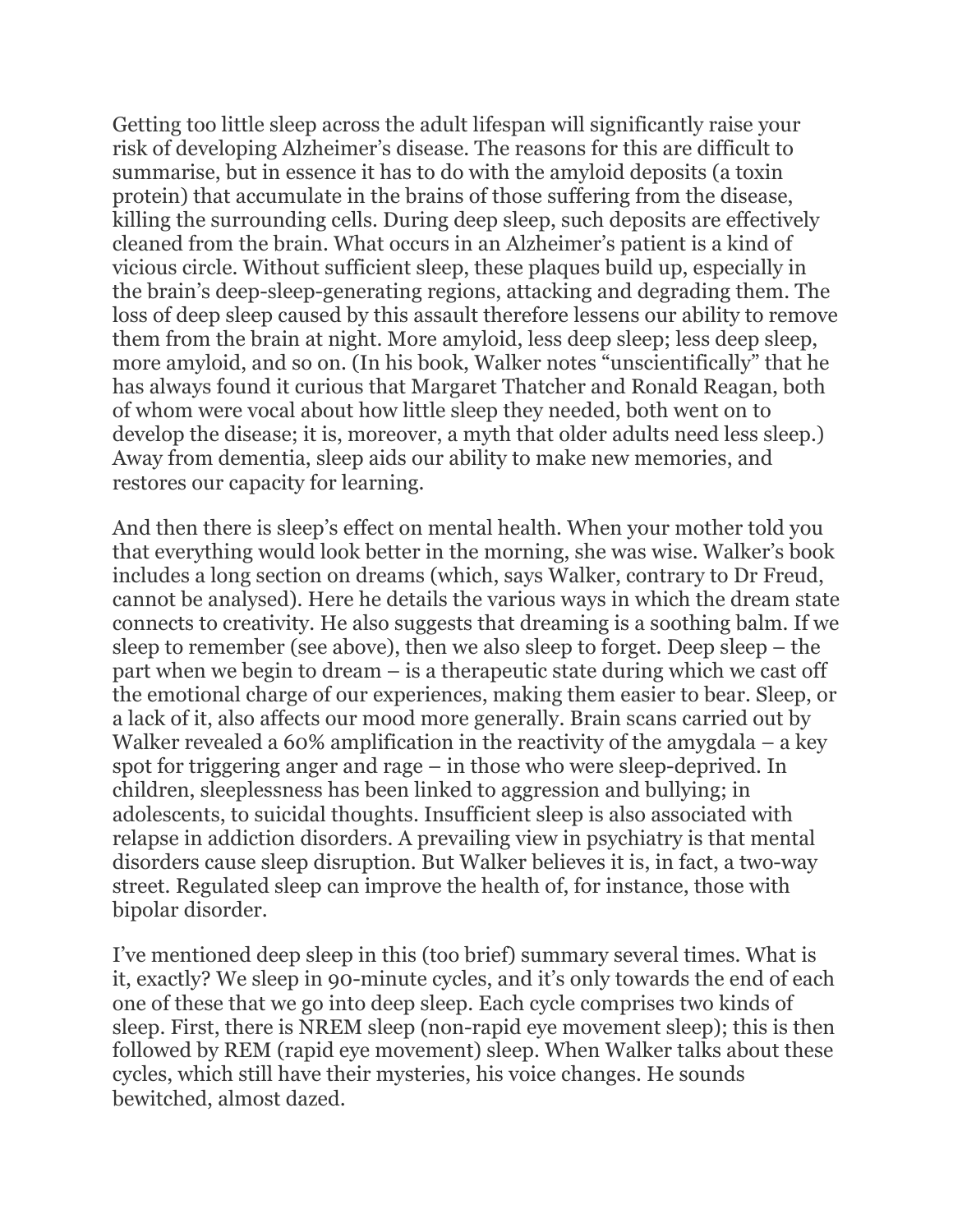# **The real marker of adulthood is admitting you need sleep**

Nosheen Iqbal



Read more

"During NREM sleep, your brain goes into this incredible synchronised pattern of rhythmic chanting," he says. "There's a remarkable unity across the surface of the brain, like a deep, slow mantra. Researchers were once fooled that this state was similar to a coma. But nothing could be further from the truth. Vast amounts of memory processing is going on. To produce these brainwaves, hundreds of thousands of cells all sing together, and then go silent, and on and on. Meanwhile, your body settles into this lovely low state of energy, the best blood-pressure medicine you could ever hope for. REM sleep, on the other hand, is sometimes known as paradoxical sleep, because the brain patterns are identical to when you're awake. It's an incredibly active brain state. Your heart and nervous system go through spurts of activity: we're still not exactly sure why."

Does the 90-minute cycle mean that so-called power naps are worthless? "They can take the edge off basic sleepiness. But you need 90 minutes to get to deep sleep, and one cycle isn't enough to do all the work. You need four or five cycles to get all the benefit." Is it possible to have too much sleep? This is unclear. "There is no good evidence at the moment. But I do think 14 hours is too much. Too much water can kill you, and too much food, and I think ultimately the same will prove to be true for sleep." How is it possible to tell if a person is sleep-deprived? Walker thinks we should trust our instincts. Those who would sleep on if their alarm clock was turned off are simply not getting enough. Ditto those who need caffeine in the afternoon to stay awake. "I see it all the time," he says. "I get on a flight at 10am when people should be at peak alert, and I look around, and half of the plane has immediately fallen asleep."

So what can the individual do? First, they should avoid pulling "all-nighters", at their desks or on the dancefloor. After being awake for 19 hours, you're as cognitively impaired as someone who is drunk. Second, they should start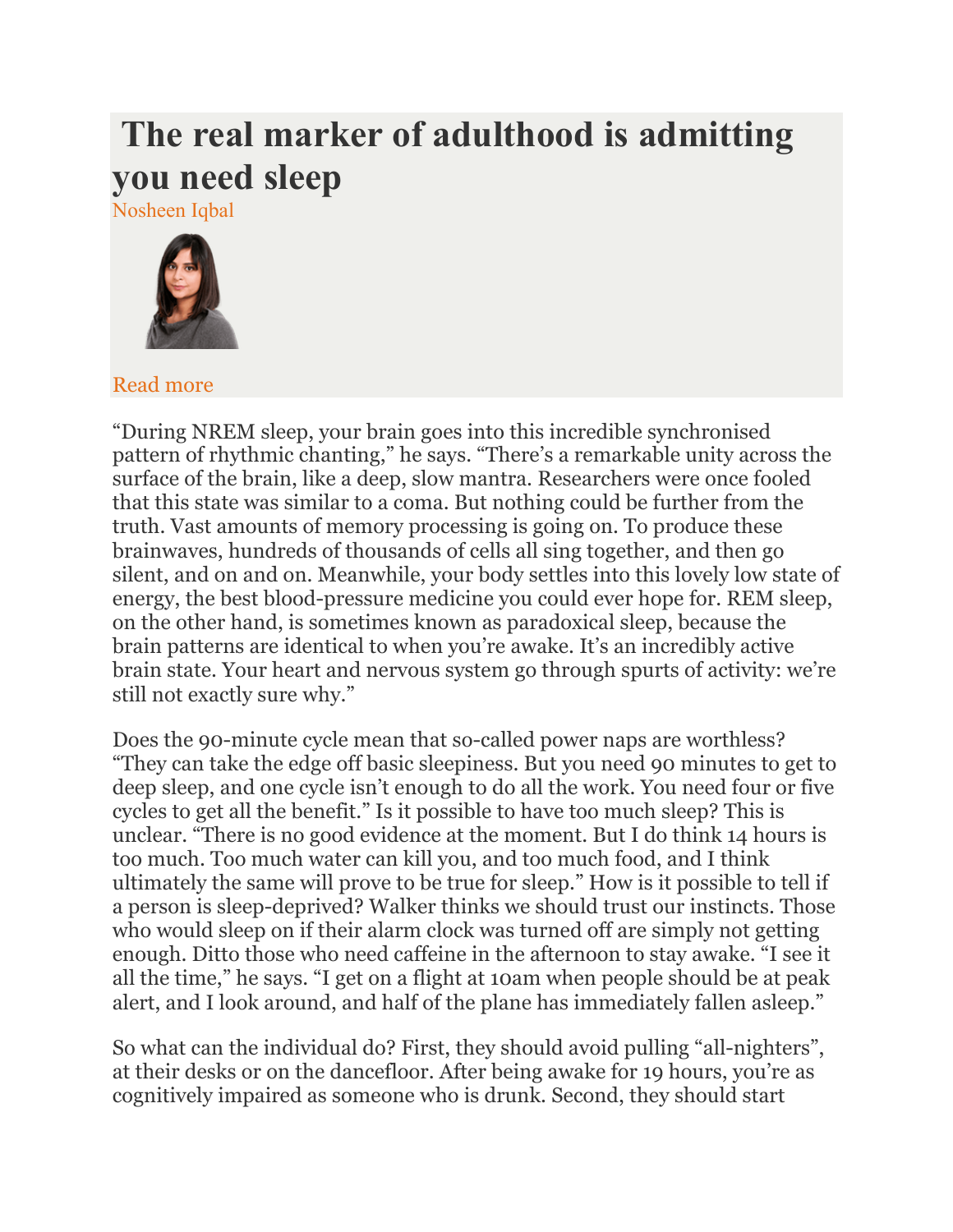thinking about sleep as a kind of work, like going to the gym (with the key difference that it is both free and, if you're me, enjoyable). "People use alarms to wake up," Walker says. "So why don't we have a bedtime alarm to tell us we've got half an hour, that we should start cycling down?" We should start thinking of midnight more in terms of its original meaning: as the middle of the night. Schools should consider later starts for students; such delays correlate with improved IQs. Companies should think about rewarding sleep. Productivity will rise, and motivation, creativity and even levels of honesty will be improved. Sleep can be measured using tracking devices, and some farsighted companies in the US already give employees time off if they clock enough of it. Sleeping pills, by the way, are to be avoided. Among other things, they can have a deleterious effect on memory.

Those who are focused on so-called "clean" sleep are determined to outlaw mobiles and computers from the bedroom – and quite right, too, given the effect of LED-emitting devices on melatonin, the sleep-inducing hormone. Ultimately, though, Walker believes that technology will be sleep's saviour. "There is going to be a revolution in the quantified self in industrial nations," he says. "We will know everything about our bodies from one day to the next in high fidelity. That will be a seismic shift, and we will then start to develop methods by which we can amplify different components of human sleep, and do that from the bedside. Sleep will come to be seen as a preventive medicine."

What questions does Walker still most want to answer? For a while, he is quiet. "It's so difficult," he says, with a sigh. "There are so many. I would still like to know where we go, psychologically and physiologically, when we dream. Dreaming is the second state of human consciousness, and we have only scratched the surface so far. But I would also like to find out when sleep emerged. I like to posit a ridiculous theory, which is: perhaps sleep did not evolve. Perhaps it was the thing from which wakefulness emerged." He laughs. "If I could have some kind of medical Tardis and go back in time to look at that, well, I would sleep better at night."

*• Why We Sleep: The New Science of Sleep and Dreams* by Matthew Walker is published by Allen Lane (£20). To order a copy for £17 go to guardianbookshop.com or call 0330 333 6846. Free UK p&p over £10, online orders only. Phone orders min p&p of £1.99

### **Sleep in numbers**

■ Two-thirds of adults in developed nations fail to obtain the nightly eight hours of sleep recommended by the World Health Organisation.